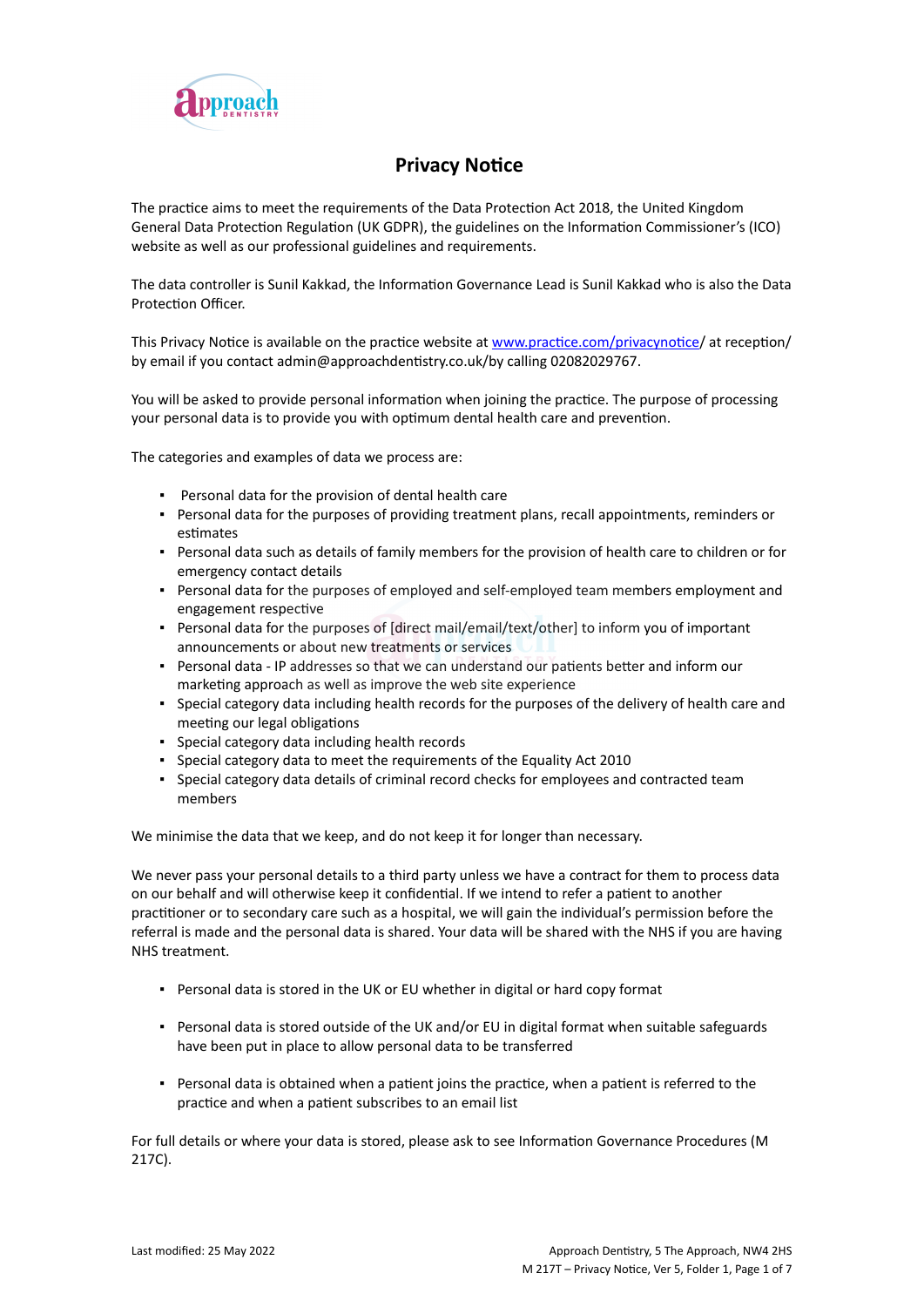

We have established the following lawful bases for processing your data:

Our lawful bases for processing personal data:

- The legitimate interests of the dental practice
- Processing is necessary for the performance of a contract with the data subject or to take steps to enter into a contract
- Consent of the data subject
- To comply with our legal obligations

Our Article 9 conditions for processing special category data:

- Processing is necessary for health care purposes
- Processing necessary for identifying or keeping under review the existence or absence of equality of opportunity or treatment between groups of people with the view to enabling such equality to be promoted or maintained
- We obtain consent of the data subject to process criminal record checks

The reasons we process the data include:

- To maintain your contemporaneous clinical records
- To provide you with dental treatment, prevention and oral health advice
- To carry out financial transactions with you
- To manage your NHS dental care treatment
- To send your personal data to the General Dental Council or other authority as required by law
- To communicate with you as and when required including appointment reminders, treatment plans, estimates and other communications about your treatment or the practice
- To communicate with your next of kin in an emergency
- If a parent or carer to communicate with you about the person you parent or care for
- To refer you to other dentists or doctors and health professionals as required
- To obtain criminal record disclosures for team members
- For debt recovery
- To continually improve the care and service you receive from us

The personal data we process includes:

Your name, address, gender, date of birth, NHS number, medical history, dental history, family medical history, family contact details, marital status financial details for processing payment, your doctor's details and details of treatment at the practice. We may process more sensitive special category data including ethnicity, race, religion, or sexual orientation so that we can meet our obligations under the Equality Act 2010, or for example to modify treatment to suit your religion [and to meet NHS obligations].

The retention period for special data in patient records is a minimum of 11 years and may be longer for complex records or to meet our legal requirements. The retention period for other personal data is 2 years after it was last processed. Details of retention periods are available in the Record Retention (M 215) procedure available from the practice.

We obtain your personal details when you enquire about our care and service, when you join the practice, when you subscribe to our newsletter or register online, when you complete a registration or medical history form and when another practitioner refers you for treatment at our practice. Occasionally patients are referred to us from other official sources such as NHS clinics or hospitals.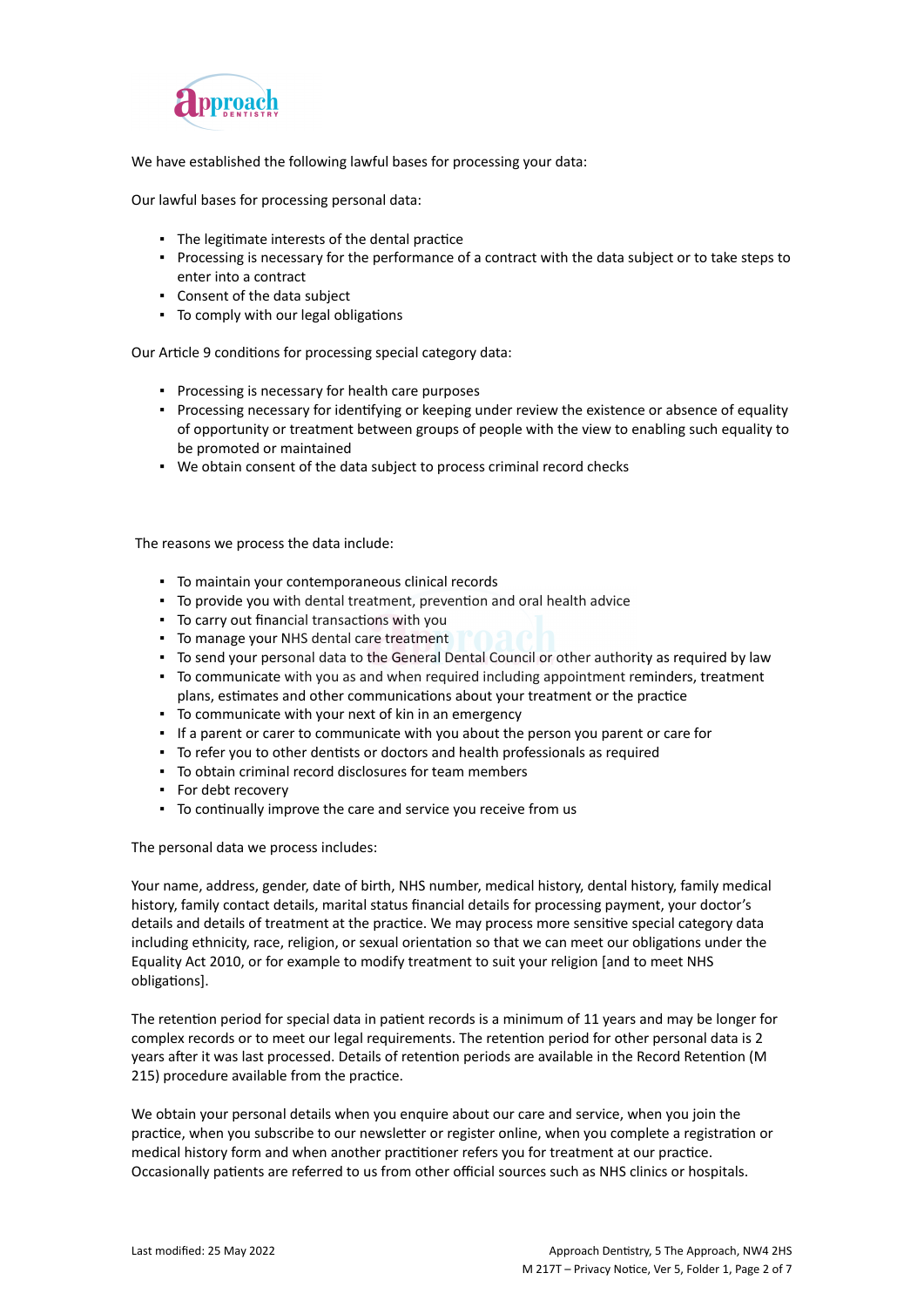

You have the following personal data rights:

- **•** The right to be informed about the collection and use of your personal data
- The right of access to have a copy of the data we hold about you. Generally, we will not charge for this service
- The right to rectification to correct the data we have if it is inaccurate or incomplete
- The right to deletion of your personal data (clinical records must be retained for a certain time period)
- The right to restrict processing of your personal data
- The right to data portability to have your data transferred to someone else
- The right to object to the processing of your personal data
- Rights in relation to automated decision making and profiling

Further details of these rights can be seen in our Information Governance Procedures (M 217C) or at the [Information Commissioner's website](https://ico.org.uk/for-organisations/guide-to-the-general-data-protection-regulation-gdpr/individual-rights/). Here are some practical examples of your rights:

- If you **are** a patient of the practice you have the right to withdraw consent for important notifications, newsletters, surveys or marketing. You can inform us to correct errors in your personal details or withdraw consent from communication methods such as telephone, email or text. You have the right to obtain a free copy of your patient records within one month
- If you are **not** a patient of the practice you have the right to withdraw consent for processing personal data, to have a free copy of it within one month, to correct errors in it or to ask us to delete it. You can also withdraw consent from communication methods such as telephone, email or text

We have carried out a Privacy Impact Assessment in Sensitive Information Map, PIA and Risk Assessment (M 217Q) and you can request a copy from the details below. The details of how we ensure security of personal data is in our Security Risk Assessment (M 217M) and Information Governance Procedures (M 217C).

### **Comments, suggestions and complaints**

Please contact the IG Lead at the practice for a comment, suggestion or a complaint about your data processing at admin@approachdentistry.co.uk, or 0208 2029767 or by writing to or visiting the practice at 5 The Approach, Hendon, NW4 2HS. We take complaints very seriously.

If you are unhappy with our response or if you need any advice you should contact the Information Commissioner's Office (ICO). Their telephone number is 0303 123 1113, you can also [chat online with an](https://ico.org.uk/global/contact-us/live-chat/) [advisor.](https://ico.org.uk/global/contact-us/live-chat/) The ICO can investigate your claim and take action against anyone who's misused personal data. You can also visit their website for information on [how to make a data protection complaint.](http://www.ico.org.uk/complaints)

#### **Related practice procedures**

You can also use these contact details to request copies of the following practice policies or procedures:

- Data Protection and Information Security Policy (M 233-DPT), Consent Policy (M 233-CNS)
- Sensitive Information Map, PIA and Risk Assessment (M 217Q), Information Governance Procedures (M 217C), Record Retention (M 215)

If you have an enquiry or a request, please contact the Information Governance Lead: Sunil Kakkad Approach Dentistry,

5 The Approach, Hendon, NW4 2HS Email: admin@approachdentistry.co.uk, Phone: 0208 2029767.

Thank you.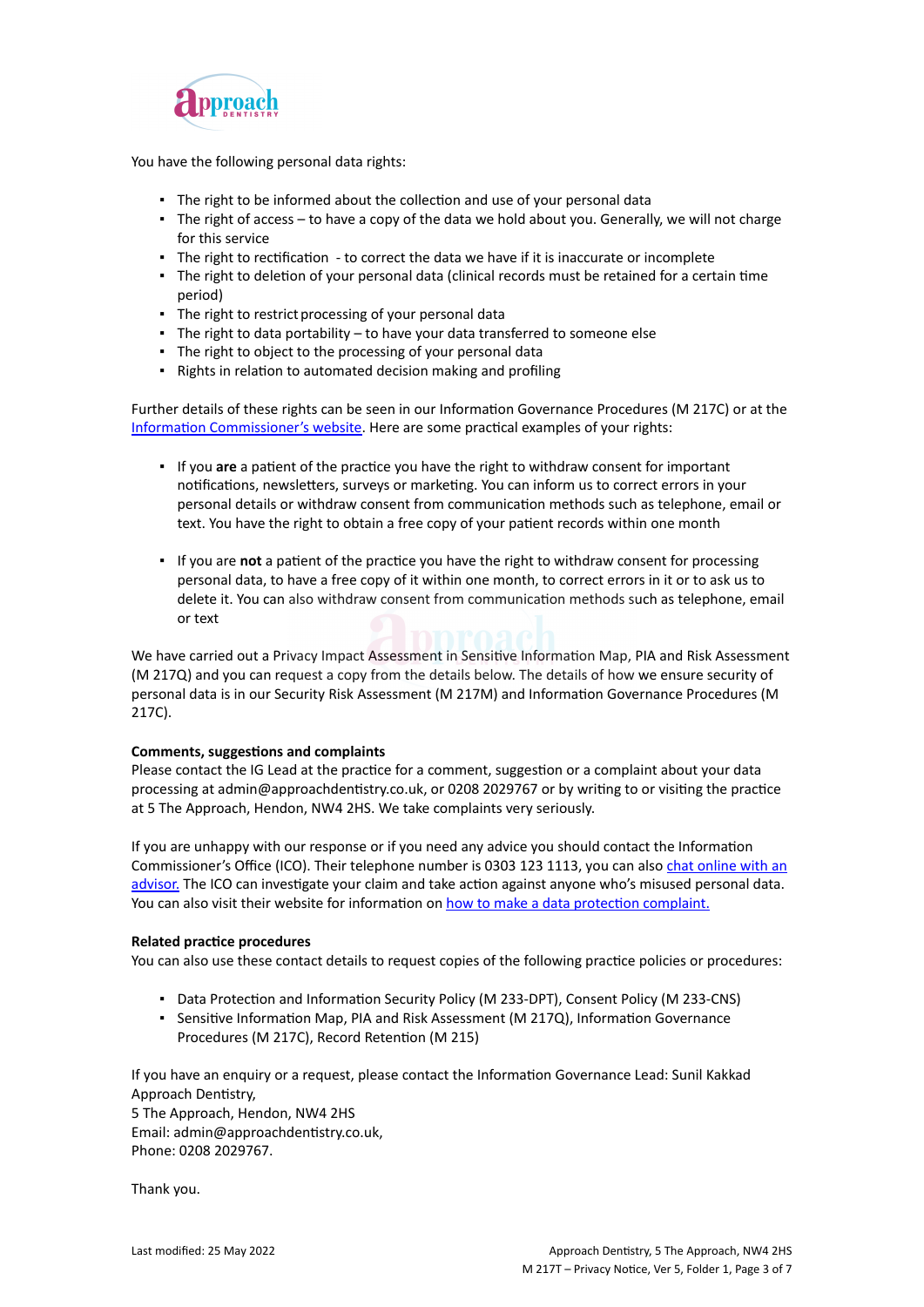

# **Data Opt-Out Policy (England)**

#### **How the NHS and care services use your information**

Approach Dentistry is one of many organisations working in the health and care system to improve care for patients and the public. Whenever you use a health or care service, such as attending Accident & Emergency or using Community Care services, important information about you is collected in a patient record for that service. Collecting this information helps to ensure you get the best possible care and treatment. The information collected about you when you use these services can also be used and provided to other organisations for purposes beyond your individual care, for instance to help with:

- Improving the quality and standards of care provided
- Research into the development of new treatments
- Preventing illness and diseases
- Monitoring safety
- Planning services

This may only take place when there is a clear legal basis to use this information. All these uses help to provide better health and care for you, your family and future generations. Confidential patient information about your health and care is **only used** like this where allowed by law.

Most of the time, anonymised data is used for research and planning so that you cannot be identified in which case your confidential patient information isn't needed.

You have a choice about whether you want your confidential patient information to be used in this way. If you are happy with this use of information you do not need to do anything. If you do choose to opt out your confidential patient information will still be used to support your individual care. To find out more or to register your choice to opt out, please visit [www.nhs.uk/your-nhs-data-matters](http://www.nhs.uk/your-nhs-data-matters). On this web page you will:

- See what is meant by confidential patient information
- Find examples of when confidential patient information is used for individual care and examples of when it is used for purposes beyond individual care
- Find out more about the benefits of sharing data
- Understand more about who uses the data
- Find out how your data is protected
- Be able to access the system to view, set or change your opt-out setting
- Find the contact telephone number if you want to know any more or to set/change your opt-out by phone
- See the situations where the opt-out will not apply

You can also find out more about how patient information is used at: [https://www.hra.nhs.uk/information-about-patients/](https://www.hra.nhs.uk/information-about-patients/%20) (which covers health and care research); and <https://understandingpatientdata.org.uk/what-you-need-know> (which covers how and why patient information is used, the safeguards and how decisions are made)

You can change your mind about your choice at any time.

Data being used or shared for purposes beyond individual care does not include your data being shared with insurance companies or used for marketing purposes and data would only be used in this way with your specific agreement.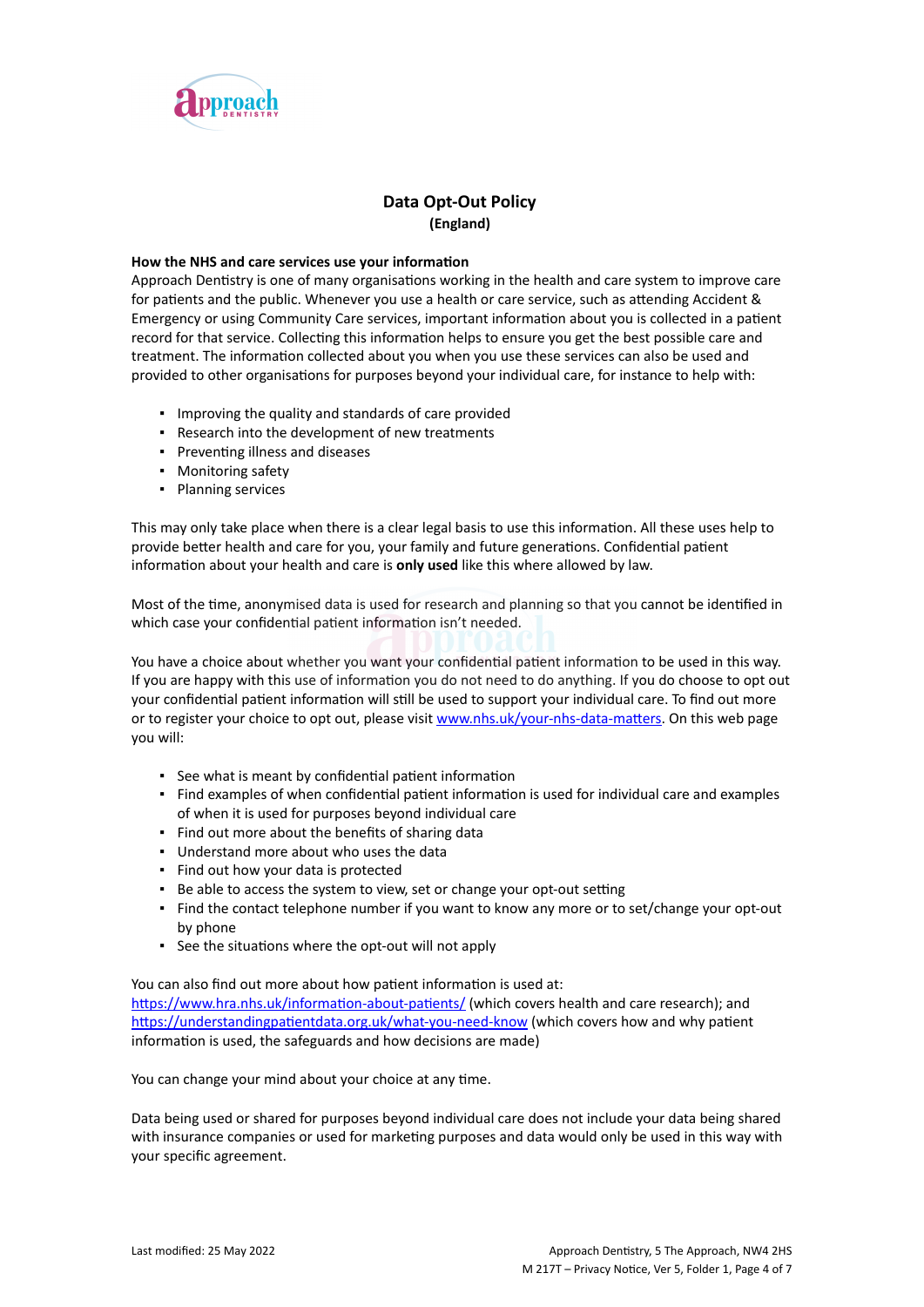

NHS Health and care organisations must have systems and processes in place so they can be compliant with the national data opt-out and apply your choice to any confidential patient information they use or share for purposes beyond your individual care.

Our practice only uses your personal health data to provide individualised care to you and does not disclose your data for any other purposes. The national data opt-out does not apply to our usage of your data and we are compliant with the policy.

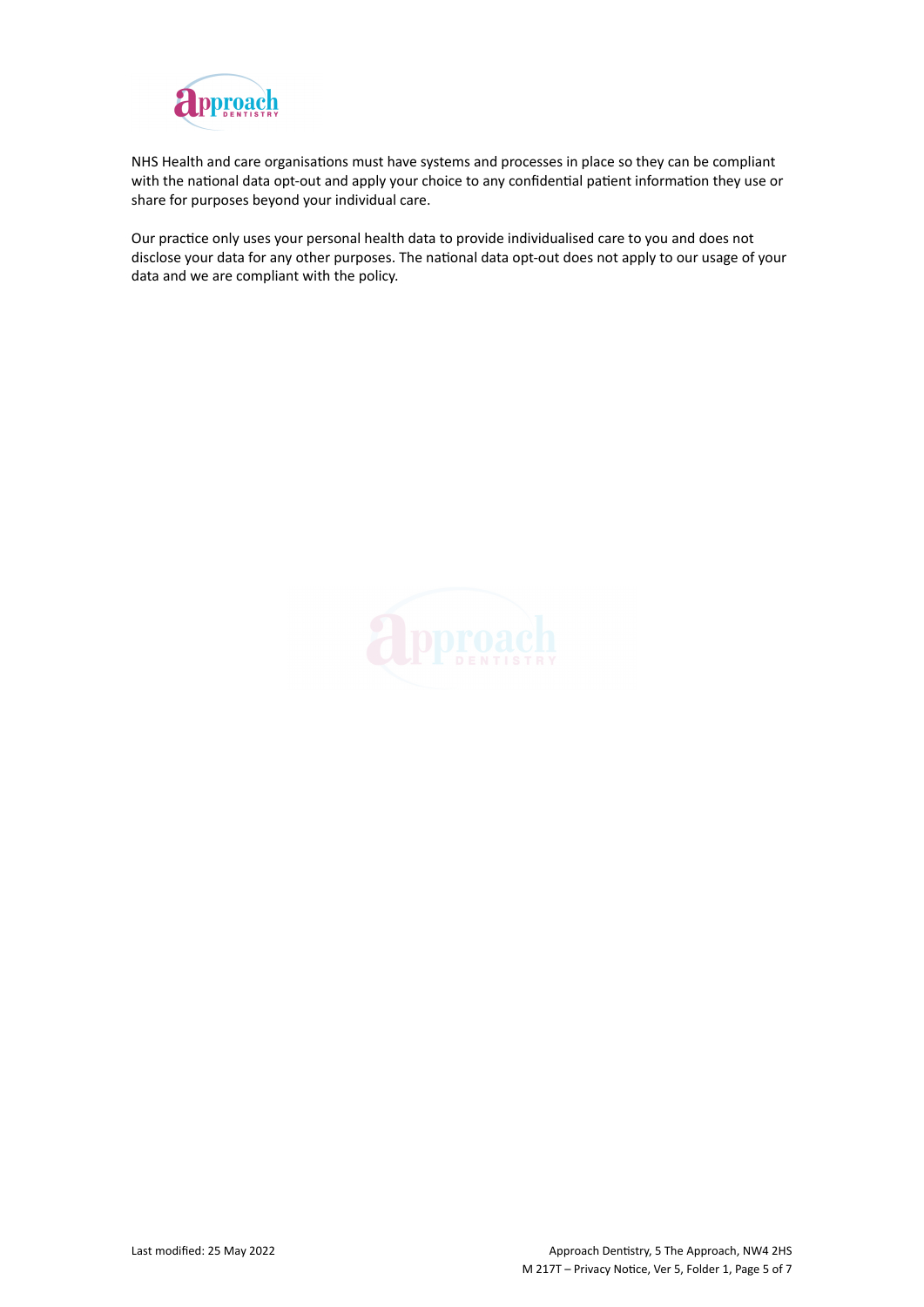

# **Processing of Staff and Candidates' Information**

This section explains how Approach Dentistry processes the information of staff and applicants for job roles within the practice.

### **What data do we have?**

So that we can provide a safe and professional service, we need to keep certain records about our team members. We may record the following types of data:

- Your basic details and contact information e.g. your name, address, date of birth, National Insurance number and next of kin
- Your financial details e.g. details so that we can pay you, insurance, pension and tax details
- Your training records

We also record the following data which is classified as "special category":

- Health and social care data about you, which might include both your physical and mental health data – we will only collect this if it is necessary for us to know as your employer, e.g. fit notes or in order for you to claim statutory maternity/paternity pay
- We may also, with your permission, record data about your race, ethnic origin, sexual orientation, or religion

As part of your engagement with the practice, you may be required to undergo a Criminal Record Check. This information is not kept for longer than is necessary—usually not more than 6 months following the recruitment decision, unless a dispute is raised or, in exceptional circumstances.

#### **Why do we have this data?**

We require this data so that we can contact you, pay you and make sure you receive the training and support you need to perform your job. By law, we need to have a lawful basis for processing your personal data.

We process your data because:

- We have a legal obligation under UK employment law
- We have a legitimate interest in processing your data for example, for administration of training or learning course or emergency planning etc. These legitimate interests will be customary, or necessary for operational, administrative, HR and recruitment purposes and to otherwise manage employment relationship and interaction between employees
- We are required to provide data to our regulator, CQC/NHS, as part of our public interest obligations
- We are required to do so in our performance of another public task
- We process your special category data because It is necessary for us to process requests for sick pay or maternity pay
- If we request your criminal records data it is because we have a legal obligation to do this due to the type of work you do. This is set out in the Data Protection Act 2018 and the Rehabilitation of Offenders Act 1974 (Exceptions) Order 1975
- We may also process your data with your consent. If we need to ask for your permission, we will offer you a clear choice and ask that you confirm to us that you consent. We will also explain clearly to you what we need the data for and how you can withdraw your consent